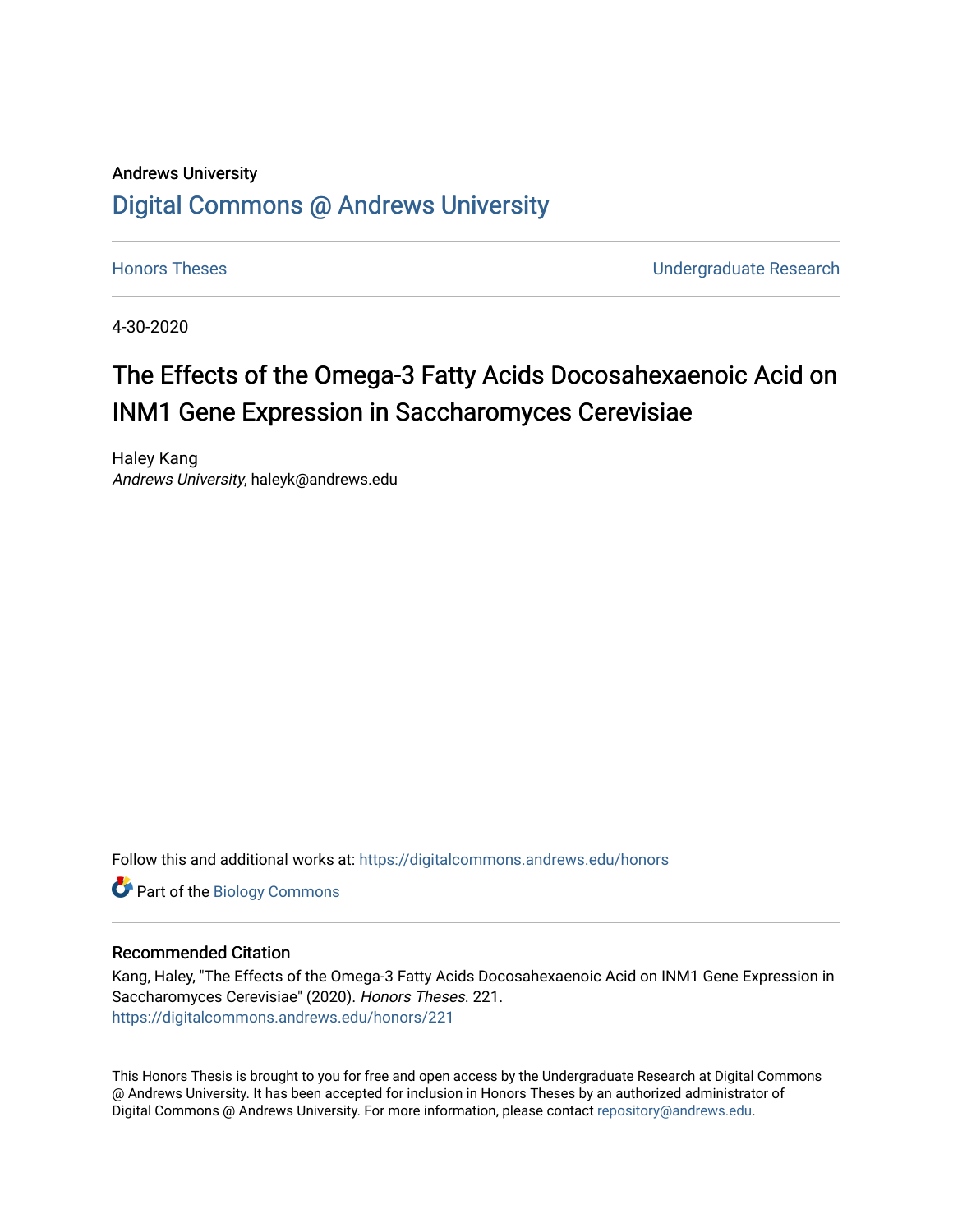J. N. Andrews Honors Program Andrews University

................

 $\vdots$ 

:.

 $\cdot$  :

HONS 497 Honors Thesis

The effects of the omega-3 fatty acids docosahexaenoic acid on *INM1* gene expression in *Saccharomyces cerevisiae*

Haley Kang

April 30, 2020

Advisor: Dr. Marlene Murray

Primary Advisor Signature: *Marlene Murray* 

Department: Biology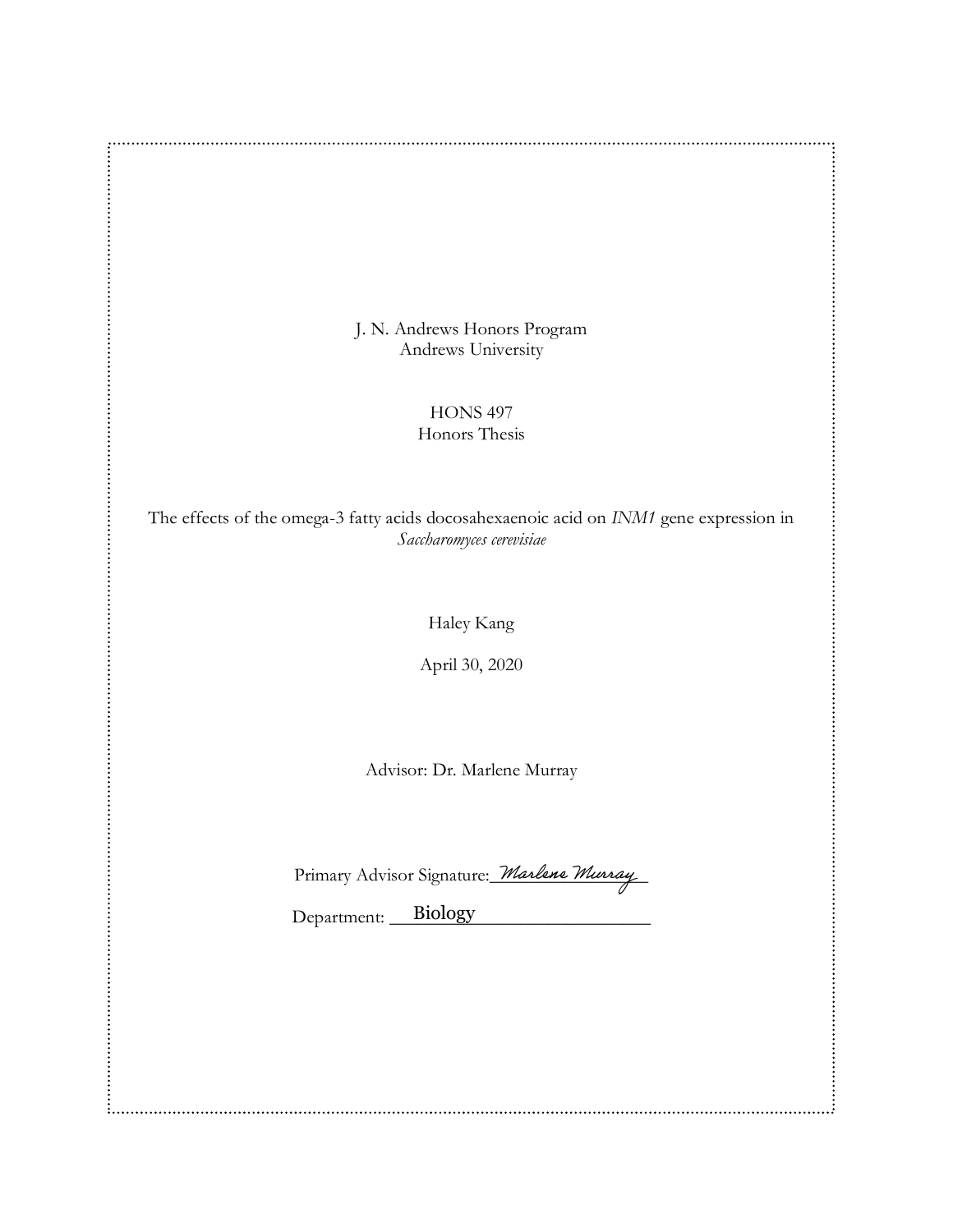### **Abstract**

Bipolar disorder is a mental disorder associated with abnormal inositol levels. Preliminary studies show omega-3 fatty acids alter intracellular inositol levels; however, the cellular mechanism behind this process is unknown. Therefore, the focus of this study is to determine the effects of the omega-3 fatty acid docosahexaenoic acid (DHA) on the expression of *INM1* which encodes inositol monophosphatase. Using yeast as our model system, cells were grown in varying concentrations DHA and the expression on *INM1* was determined by RT-qPCR. The results show *INM1* expression increased with increasing concentrations of DHA; thus, the effects of DHA on inositol levels may be exerted via its impact on *INM1* expression.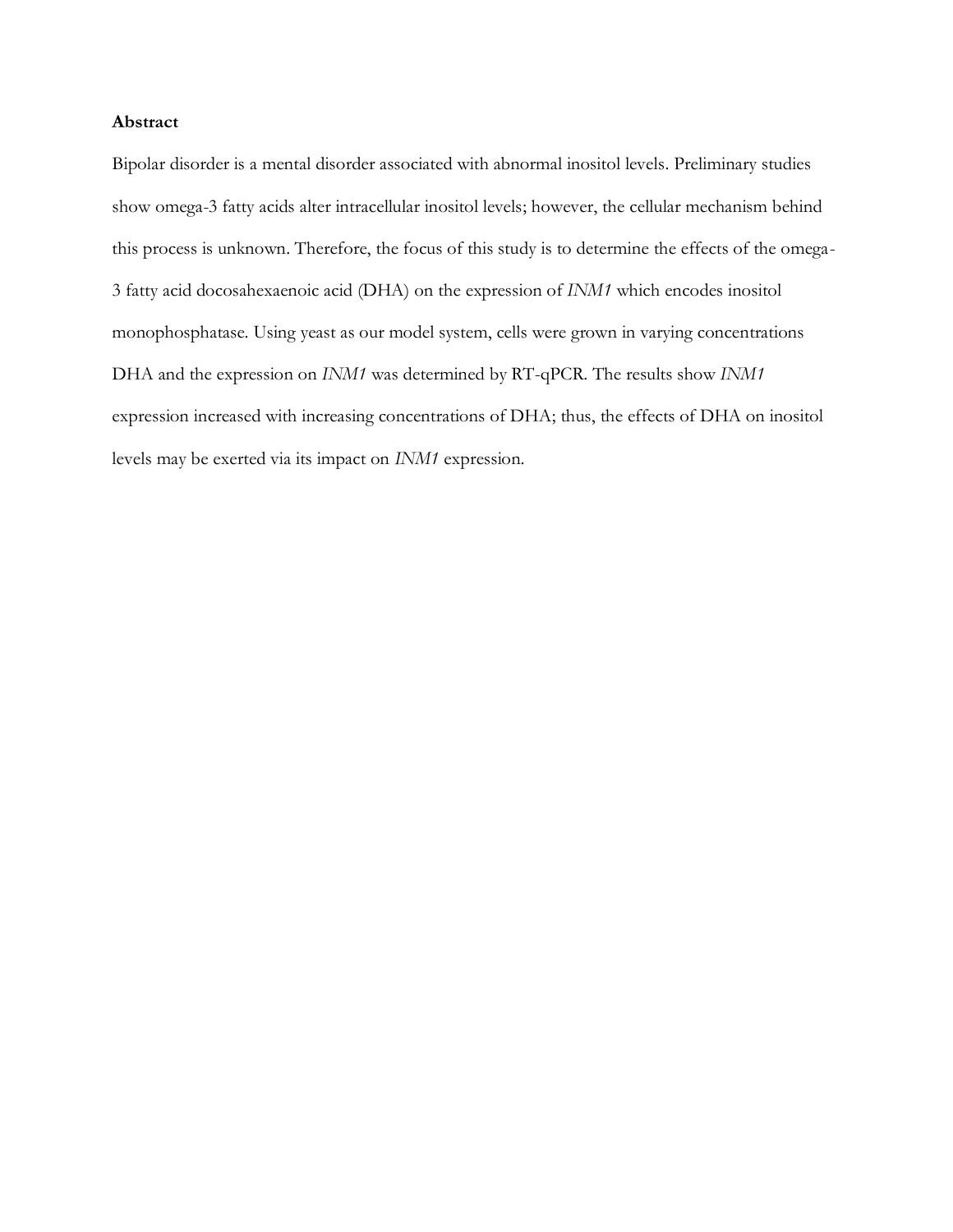# **Introduction**

Bipolar disorder is a psychiatric illness that includes episodes of mania and depression. This illness is defined in two categories: bipolar I disorder (BP-1) and bipolar II disorder (BP-2). BP-1 includes symptoms of increased manic episodes, while BP- 2 includes depressive stages with a less intense form of mania called hypomania (Vieta *et al.* 1997). Current well used treatments for bipolar disorder include lithium and valproate (VPA). These drugs both decrease the intensity and frequency of the manic stage, with lithium being slightly more effective compared to valproate (Freeman *et al.*  1992). However, both treatments come with negative side effects.

A potential alternative treatment for bipolar disorder is omega-3 fatty acids (Shakeri *et al.*  2016). They have been studied extensively because omega-3 fatty acids are recognized for their health benefits (Simopoulos 1991). In using them as alternative treatments for bipolar disorder, side effects that could threaten the health and safety of patients are avoided.

Silverstone and colleagues (2005) discovered that patients suffering from bipolar disorder had abnormal intracellular inositol levels. Inositol is a chemical compound that plays an important role in secondary messenger signaling in the brain. Preliminary work in Dr. Marlene Murray's lab indicate that intracellular inositol levels are influences by omega-3 fatty acids (M. Murray, personal communication). To study the mechanism by which omega-3 fatty acids influence inositol levels, yeast cells were used as a model system for deciphering this mechanism. The yeast gene *INM1*, which encodes inositol monophosphatase, is essential in the biosynthesis of inositol. Although omega-3 fatty acids have been shown to influence the amounts of inositol produced, the mechanisms behind how omega-3 fatty acids work on a cellular level in this process have not been confirmed (Murray and Greenberg, 2000). Therefore, the focus of my study was determining the effects of the omega-3 fatty acid docosahexaenoic acid (DHA) on the expression of the *INM1* gene, a key component in inositol biosynthesis.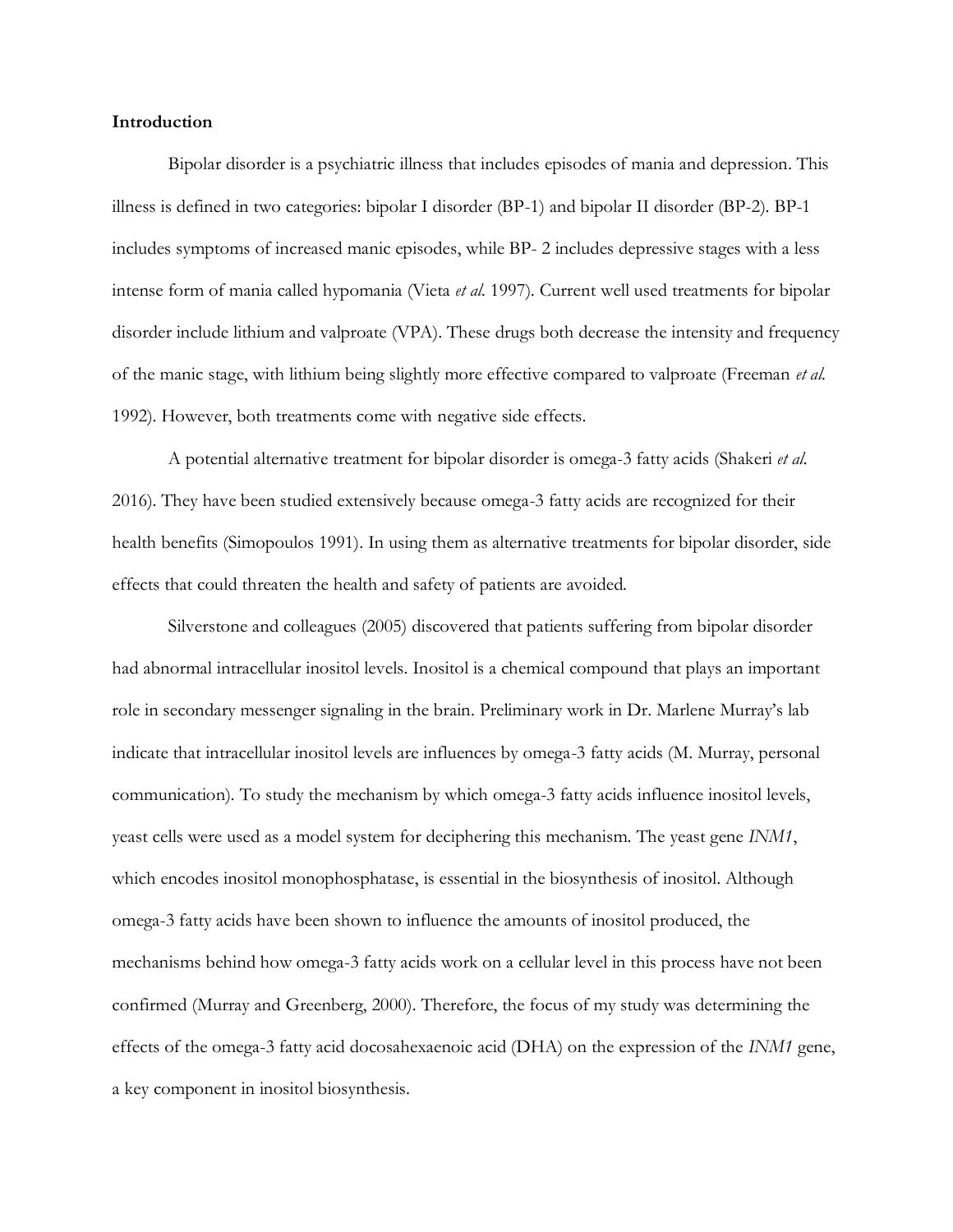#### **Background**

Lithium and VPA are known to have various negative side effects, including nausea, tremors, and skin diseases such as psoriasis when treating bipolar disorder (Deandrea 1982). They are also primarily used to treat symptoms of mania since they are relatively ineffective in treating the depressive symptoms in bipolar disorder. As a result, omega-3 fatty acids are studied as an alternative treatment because they do not cause negative side effects and are likely to decrease symptoms of depression in bipolar disorder (Shakeri *et al.* 2016).

Stoll *et al.* (1999) showed in their study that omega-3 fatty acid ethyl esters (derivatives of omega-3) inhibit signal transduction pathways in neurons. They found that using these derivatives stabilized mood swings in bipolar disorder patients by stopping excessive cell signaling. This study concluded that patients treated with omega-3 fatty acids showed reduced depressive symptoms and therefore possible antidepressant effects could come from using omega-3 fatty acids to treat bipolar disorder. Similarly, Su *et al.* (2003) studied the effects of omega-3 polyunsaturated fatty acids in patients with depressive disorder. The results showed a greater decrease on the Hamilton Rating Scale for Depression (a qualitative survey to determine severity of depression) measured in patients after they took the omega-3 pills than the patients who took placebo (olive oil) pills. This indicated that the patients who took omega-3 pills showed less symptoms of depression.

One possible molecular pathway that can be studied to test if omega-3 fatty acids could be used as a treatment for bipolar disorder is the biosynthetic pathway of inositol, which is used as part of an important secondary messenger system in the brain (Levine 1997). In patients suffering through the manic stage of bipolar disorder, a higher level of inositol than should be present is found in the brain, while in the depressive stage, a lower level of inositol is present (Barkai *et al.*  1978). Lithium and VPA decrease inositol concentrations through inhibition of important steps in inositol biosynthesis (Shaltiel *et al.* 2004). Lithium decreases inositol levels in the brain by inhibiting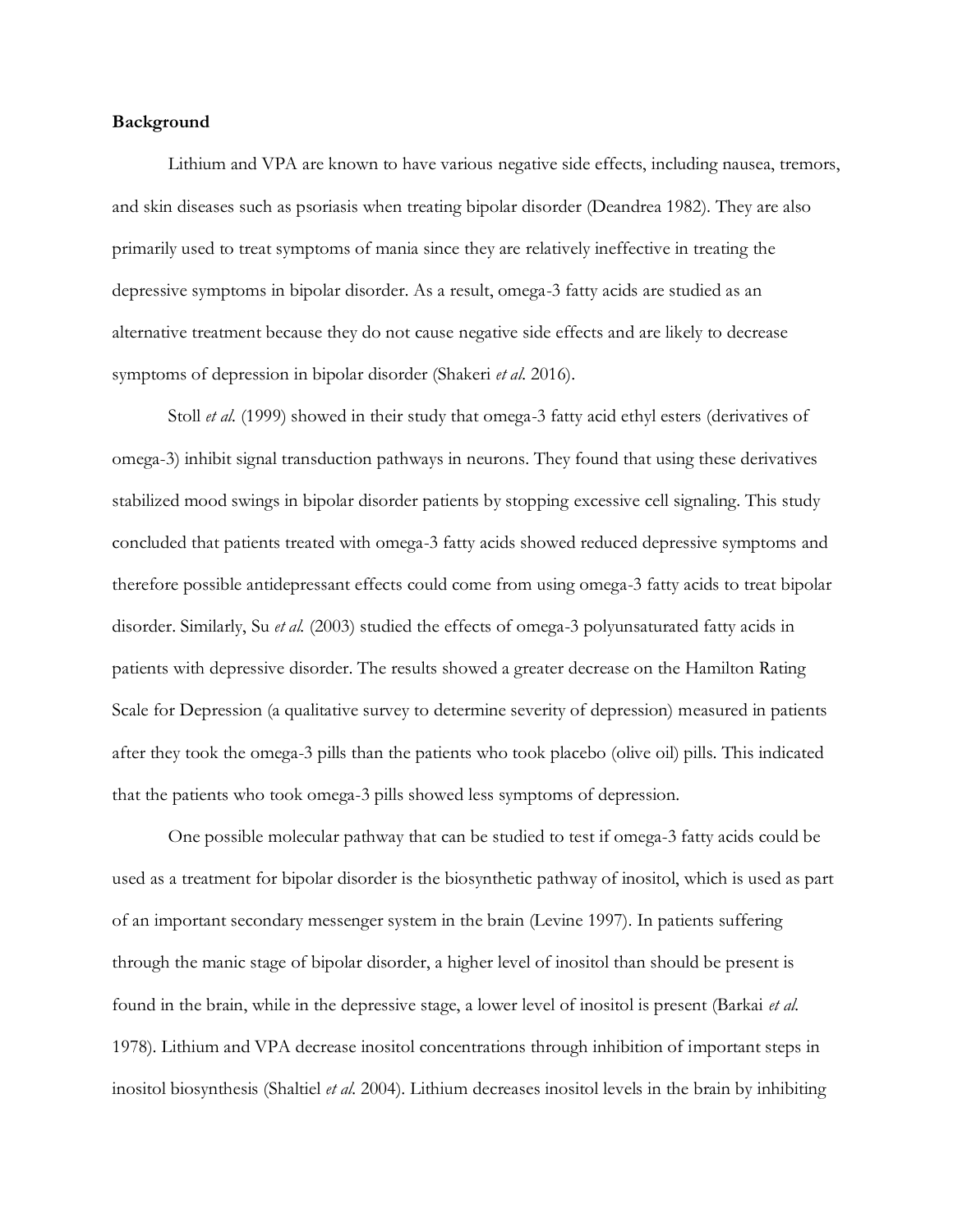several enzymes, which accounts for lithium's benefits in treating the manic stage in bipolar disorder (Hirvonen *et al.* 1991). Tokuoka *et al.* (2008) also found VPA to decrease inositol levels through causing a defect in the signaling pathway of inositol. Similarly, Vaden *et al.* (2001) found a decrease in inositol mass found in yeast cells when lithium and VPA were introduced.

On the contrary, in an ongoing unpublished study conducted by Dr. Marlene Murray, omega-3 fatty acids seem to increase inositol levels in yeast cells (M. Murray, personal communication); however, this is a preliminary study and the mechanisms behind how the omega-3 fatty acids increase inositol concentrations are unknown. Therefore, Dr. Murray's lab uses yeast a model system to understand the mechanism behind omega-3 fatty acid effects on inositol production. The inositol production pathway in yeast is already known, and is one possible cellular pathway that could explain the mechanism behind how omega-3 fatty acids influence inositol levels. This pathway, which is similar in humans but more complex, is an important secondary messenger system in the brain. Figure 1 shows the inositol production pathway, where glucose-6-phosphate is converted into inositol-1-phosphate through the *INO1* gene, and inositol-1-phosphate is then converted into inositol through the *INM1* gene. Vaden and colleagues found that valproate decreased inositol levels in yeast cells while VPA increased expression of *INO1*, signifying a feedback loop (2001). One explanation for this result could be that VPA seems to increase *INO1* expression in order to produce more inositol-1-phosphate, and through this effect, produce more inositol, that would make up for the decrease in inositol levels that it caused. However, while the *INO1* gene has been studied, not much research has been conducted on *INM1*. Thus, the aim of my study is to test what effect the omega-3 fatty acid, docosahexaenoic acid (DHA), has on the expression of the *INM1* gene.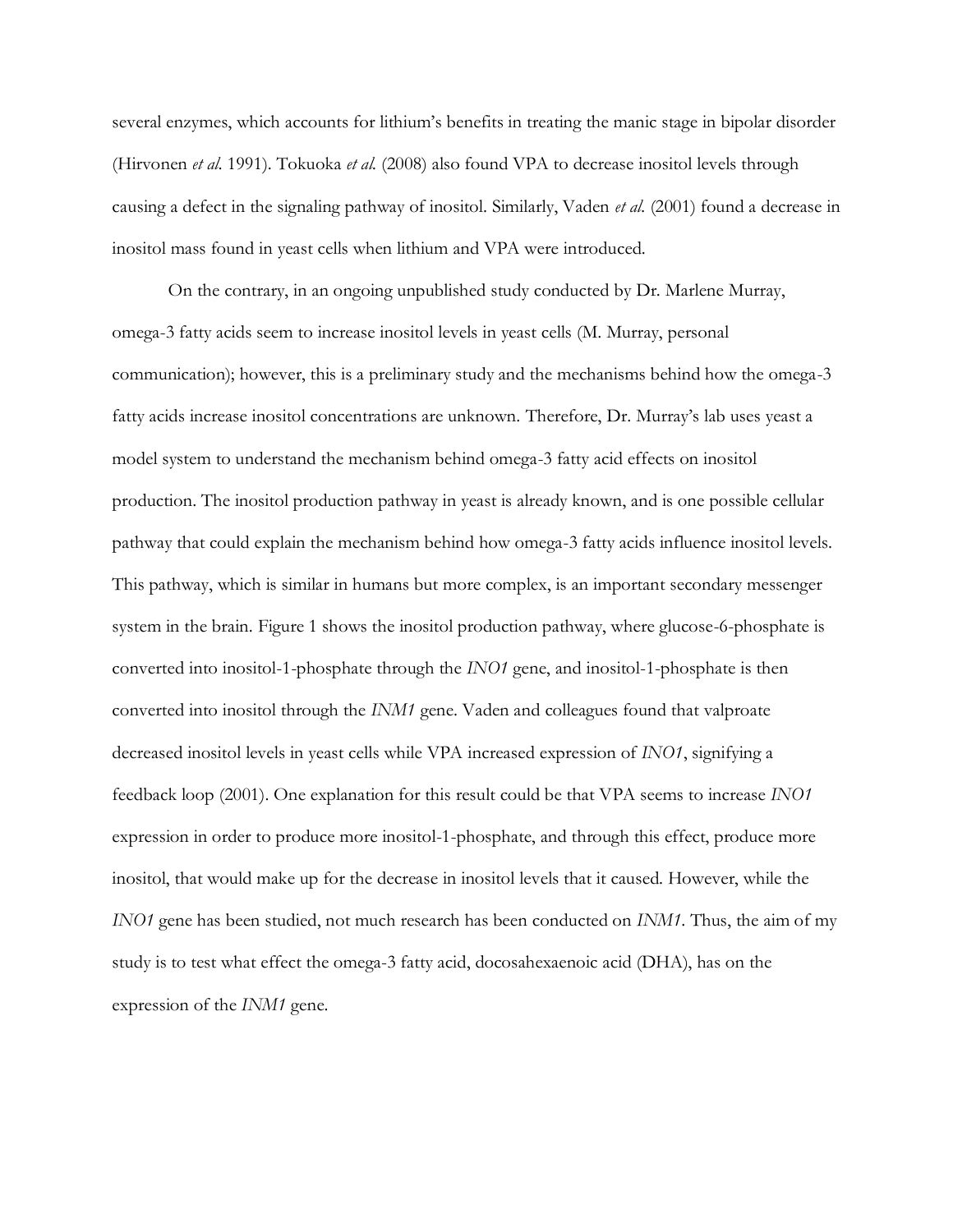

*Fig. 1 The inositol production pathway in Saccharomyces cerevisiae which shows the genes INO1 and INM1 and their roles in producing inositol.*

# **Methods**

In order to measure the expression of *INM1*, several general steps were taken. First, yeast cultures were developed and cells grown in various media, followed by extraction of yeast cell mRNA. Then, RT-qPCR was performed, and gene expression was calculated. A melt curve analysis was then conducted to test for contamination and accuracy of data. Essentially, yeast cell DNA was extracted, purified, and then amplified to see the differences between treatment (DHA) groups and the control group.

Yeast Culture Development. In the first step, yeast cultures were developed in petri dishes with growth media, which contain nutrients that support the development of yeast. The yeast cells were then inoculated in various experimental conditions, as listed in the following: a control sample without treatment, a positive control sample of yeast cells grown in a VPA solution, and three experimental samples containing 0.2mM DHA, 0.4 mM DHA, and 0.6mM DHA treatments, respectively. A positive control was used because the effects of VPA were already known and would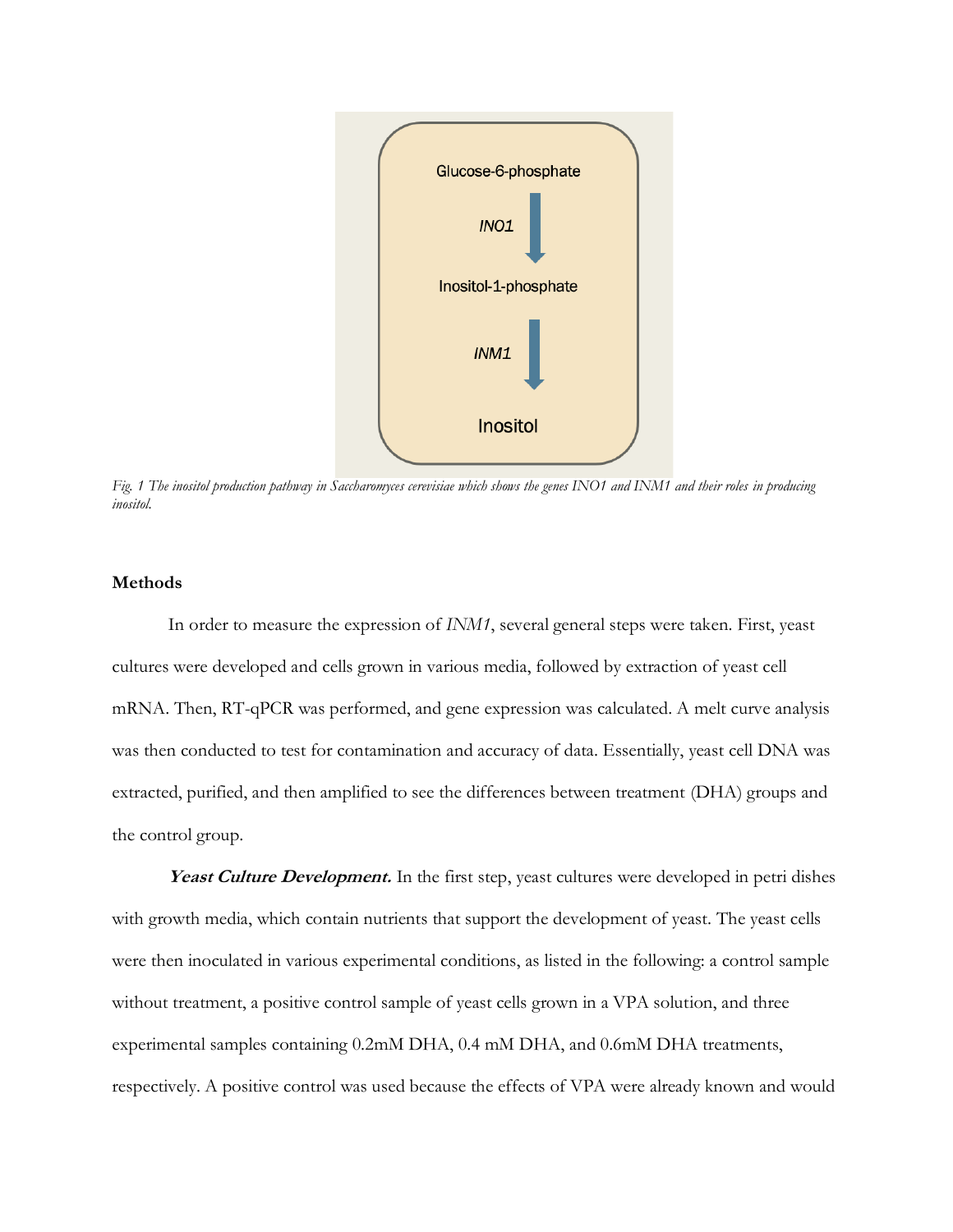provide a comparison to the DHA treatment samples. Using various concentrations allowed for a comparison of the *INM1* gene expression quantity across dosages of DHA.

Spectrophotometry was then used to determine the cell density of the yeast grown in this medium. This method determined the sample size of yeast (in mL) to be used for each sample by measuring the quantity of yeast cells grown in the various treatments. After placing the measured amount of yeast cells for each sample, they were allowed to grow overnight in a shaking incubator. Spectrophotometry was performed again to determine yeast cell density in each sample after growth in the incubator. This gave an indication of cellular density, so that the quantity of cell growth could be measured for each of the variable and the control groups.

**Extraction of mRNA.** After the yeast cells were grown, the mRNA (messenger RNA) from these cells were extracted. By measuring the cellular density of each test tube in the previous step, the amount of mRNA extracted from the cells were measured, creating equal sample sizes of mRNA. This allowed for the yeast mRNA counts to start at the same level in order to accurately obtain the amount of INM-1 expressed later in the experiment. After obtaining the determined volume of cells to be used, mRNA was extracted using the Bio-Rad spin protocol (Bio-Rad instruction manual 2014). This procedure uses centrifugation as the main method of extraction. Centrifugation separates cellular material based on their densities, so the yeast samples will separate larger cellular matter like mRNA to the bottom of the sample tube in a solid cell pellet, while leaving smaller materials in a liquid supernatant in the top layer. From the cell pellet, mRNA was extracted.

**RT-qPCR.** Following mRNA extraction, RT-qPCR was performed. This step can be further divided into two steps of RT and qPCR. First, mRNA was converted into cDNA, and qPCR was then performed to quantify gene expression levels.

*Conversion to cDNA.* The mRNA samples were converted to cDNA (complementary DNA) using reverse transcriptase (RT), an enzyme that converts DNA into RNA. To quantify the amount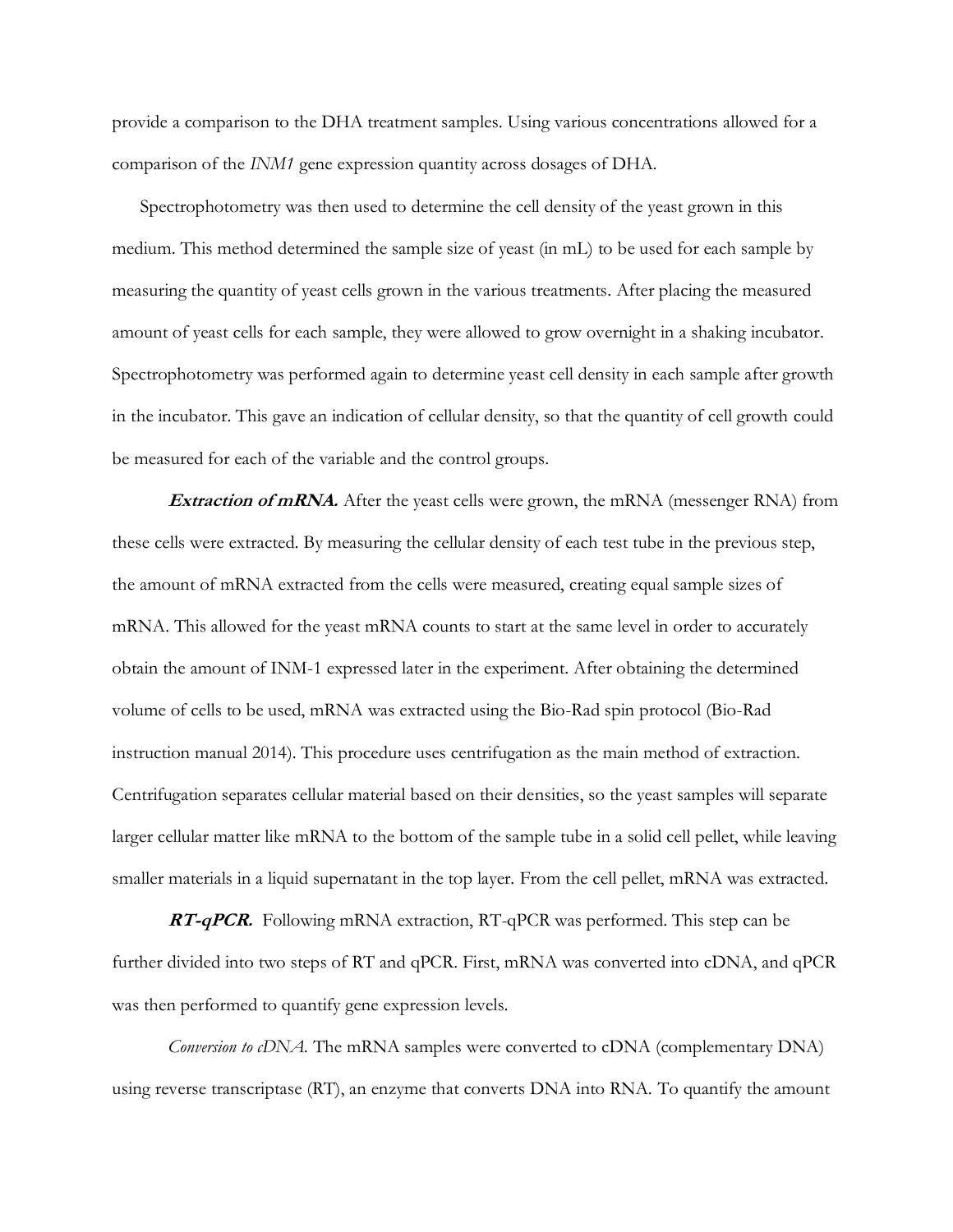of cDNA converted from mRNA for each sample, the five samples were divided into halves. One half of each sample was used as a control by not adding any RT. The second half of each sample was used as the treatment sample by adding RT. The absence of RT would result in the inability for mRNA to be converted into cDNA, allowing for a measurement of cDNA by comparing this control sample to the RT-introduced sample. This resulted in a total of 10 samples, five controls without RT and five treatments with RT. The samples are made up as follows:

- Sample 1: control without RT
- Sample 2: control with RT
- Sample 3: VPA positive control without RT
- Sample 4: VPA positive control with RT
- Sample 5: 0.2mM DHA treatment sample without RT
- Sample 6: 0.2mM DHA treatment sample with RT
- Sample 7: 0.4mM DHA treatment sample without RT
- Sample 8: 0.4mM DHA treatment sample with RT
- Sample 9: 0.6mM DHA treatment sample without RT
- Sample 10: 0.6mM DHA treatment sample with RT

These ten samples were placed in a 96-well plate and run through a thermal cycler, which converted the mRNA of the solutions into cDNA by harnessing the RT enzyme. In heat, RT converts the mRNA into cDNA. A final, rapid heating cycle denatures the RT enzyme so that it is not included in the sample.

*qPCR.* The yeast cDNA was then put through a quantitative polymerase chain reaction, which amplified the few cDNA strands obtained in the previous step into many strands of cDNA. qPCR happens in two simplified steps. In this reaction, cDNA strands are denatured by heating,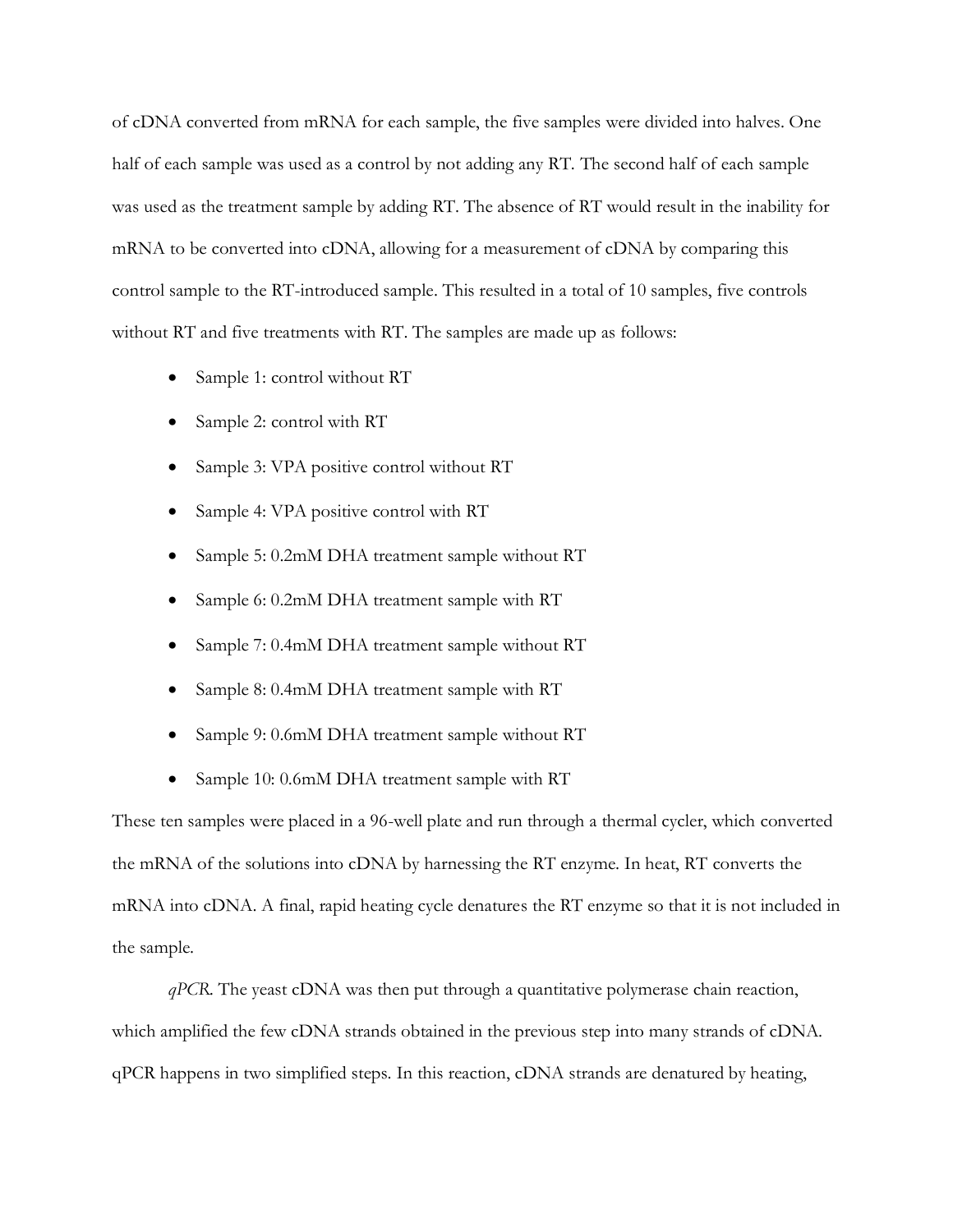meaning that the double-stranded DNA was split into two single strands. Then, an *INM1* primer that was introduced to the samples during cDNA conversion attaches only to the single DNA strands that encode specifically for the *INM1* gene. This results in the creation of two new DNA molecules that carry the *INM1* primer. Thus, with repeated cycles of this process, the cDNA strands were multiplied exponentially, amplifying the cDNA molecules. During this amplification, a SYBR green fluorescent marker specific to *INM1* tags all of the DNA strands carrying the *INM1* primer, causing those DNA strands to fluoresce, and at the end of the cycles, the amount of fluorescence is quantified to measure gene expression. RT-qPCR was also performed for the reference gene *TFC1* in order to compare gene expressions.

**Gene expression calculation.** After RT-qPCR, gene expression was quantified through relative quantification. This step compared of normalized the quantity of fluorescence of *INM1* to the quantify of fluorescence of *TFC1*. By normalizing *INM1* expression to the reference gene with known expression levels, *INM1* expression was calculated through a comparison. The relative quantification of *INM1* expression was then normalized to the control with the absence of treatment, where normalized expression ratio =  $2$ -∆∆ $c$ t.

**Melt curve analysis.** Following *INM1* expression quantification, the reliability of the expression data was observed through a melt curve analysis. As observed in figure 2, peaks around 75-80 degrees Celsius would have indicated contamination through primer dimers, which would be due to two *INM1* primers sticking together and causing SYBR green to tag it as a DNA strand encoding for *INM1*. Figures 2 and 3 both show peaks around 80 degrees Celsius which is the indicator *INM1* expression, and figure 3 shows the ideal Melt peak graph indicating little to no contamination.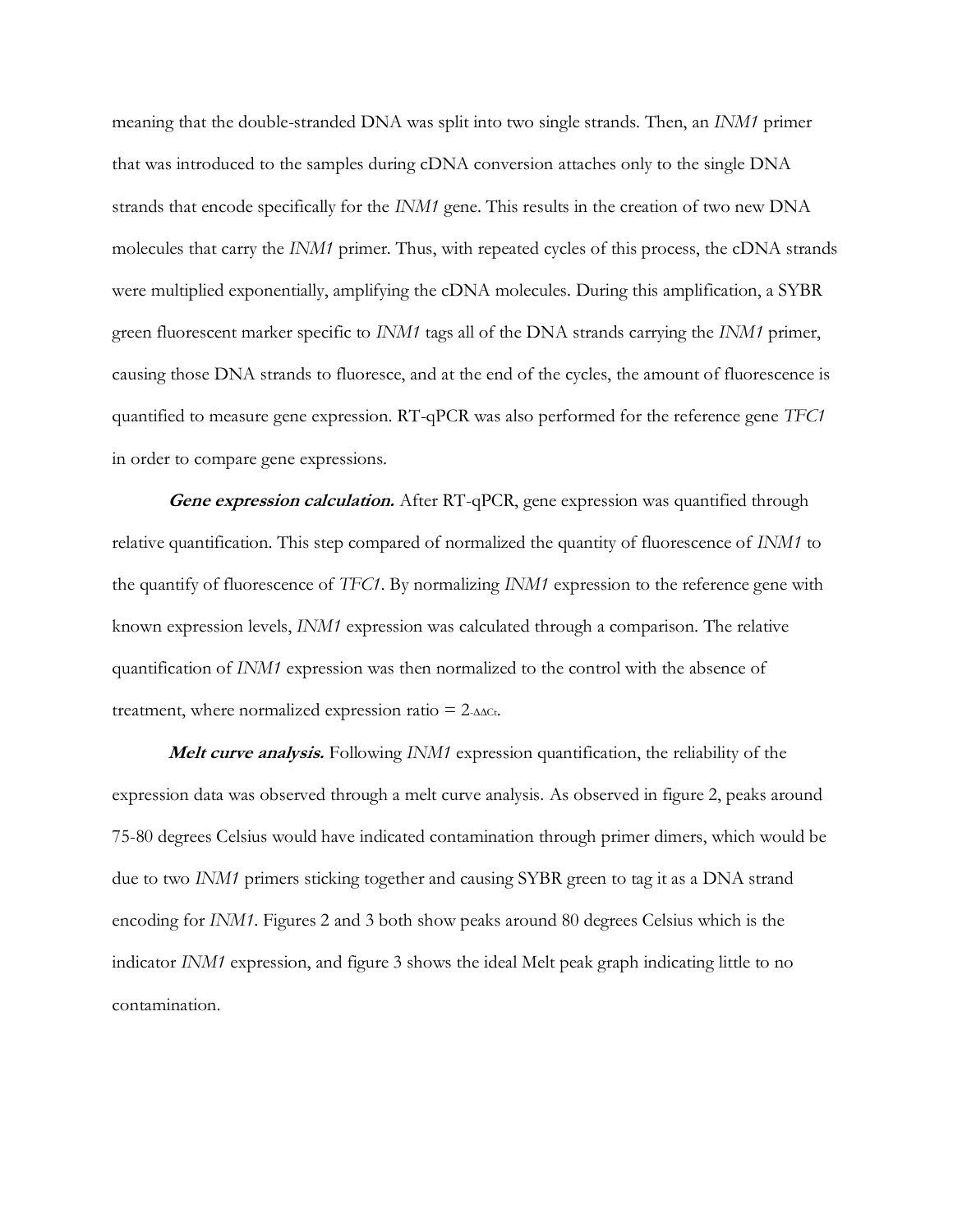

*Fig. 2 Melt curve analysis showing instances of contamination in gene expression, as observed in the peaks at approximately 78 degrees Celsius. Data collected from previous trials not pertaining to the trials mentioned in this research.*



*Fig. 3 Melt curve analysis showing little to no contamination. A peak around 80 degrees Celsius indicates successful INM1 expression.*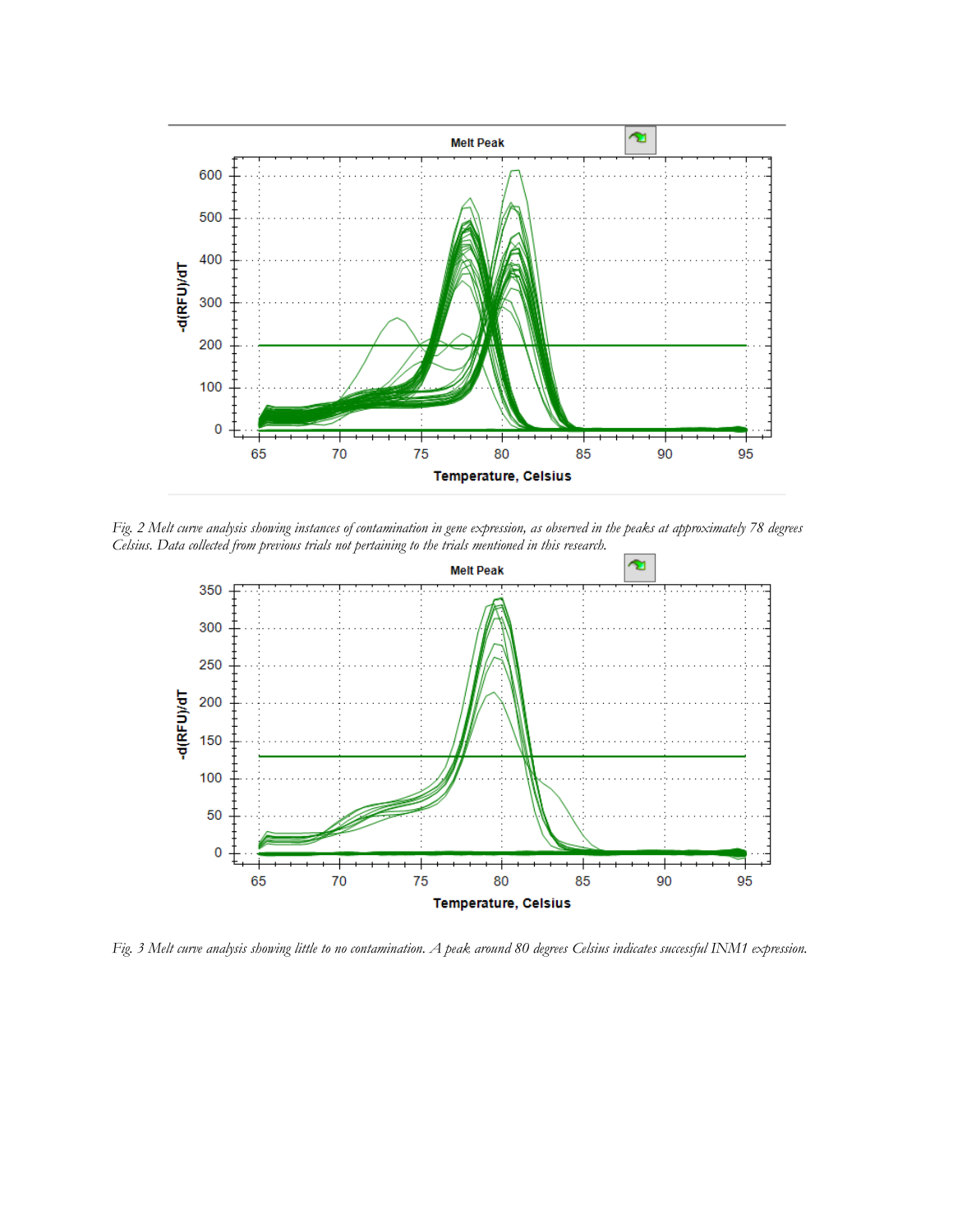# **Results**

As seen in figure 4, the data, averaged out of five trials, show positive *INM1* expression for all variable samples. Each variable group was normalized to the control group to observe the increase or decrease in expression in the samples treated with either VPA or DHA dosages compared to the control that did not contain treatment and therefore acted to produce the "normal" amount of *INM1* expression. Figure 5 shows the raw data of *INM1* expression in each sample.

Cells treated with VPA showed highest *INM1* expression, with *INM1* expression increasing with increasing DHA concentrations.



*Fig. 4 Average INM1 expression. Cells were grown for 24 hours in the variable concentrations indicated. Gene expression was measured by RT-qPCR and normalized to non-treatment control. n = 5, VPA = positive control.*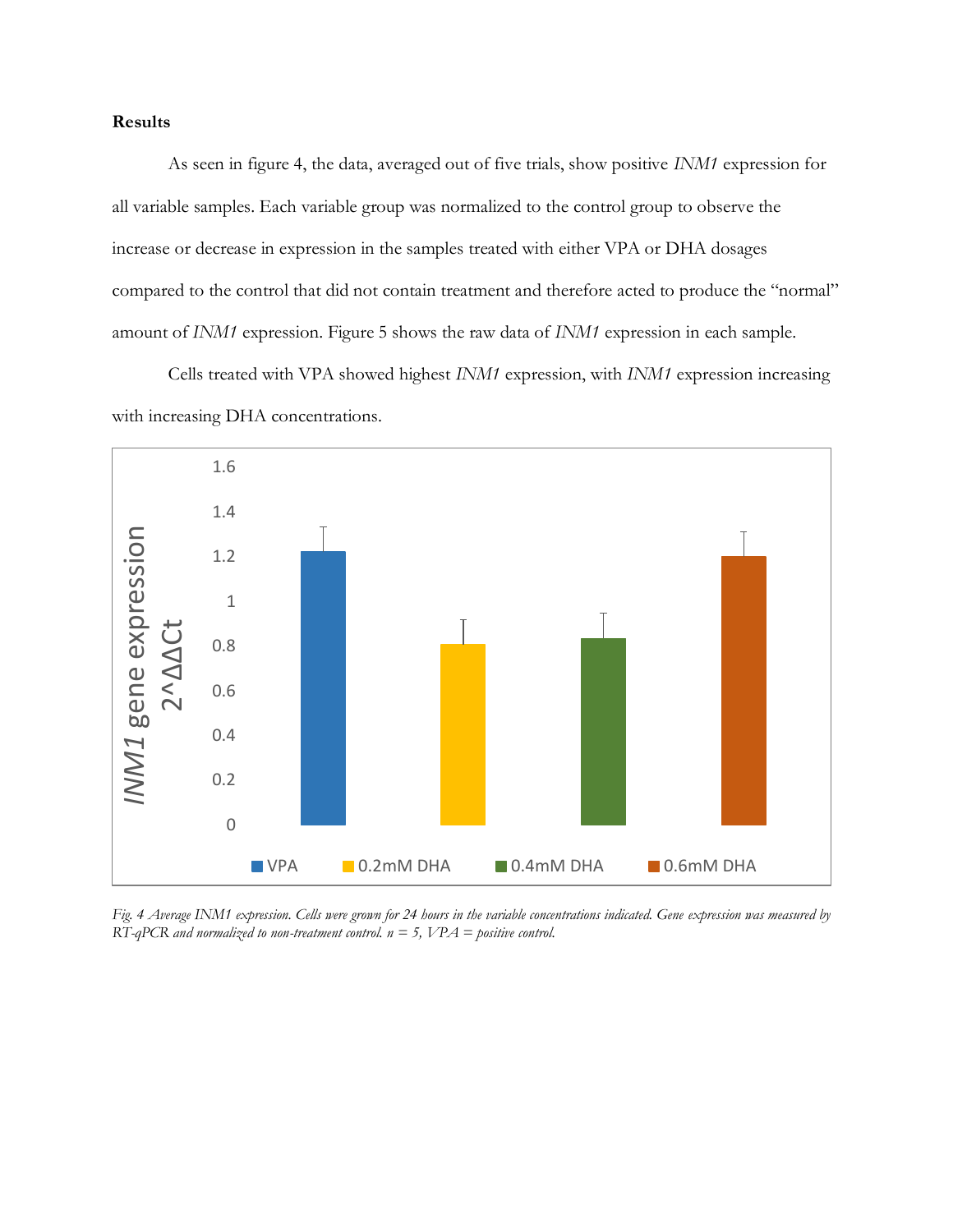|                      | Trial 1 | Trial 2 | Trial 3 | Trial 4 | Trial 5 |
|----------------------|---------|---------|---------|---------|---------|
| <b>VPA</b>           | 1.126   | 1.734   | 0.996   | 1.215   | 1.032   |
| $0.2 \text{ mM}$ DHA | 0.845   | 0.973   | 0.563   | 0.872   | 0.774   |
|                      |         |         |         |         |         |
| $0.4 \text{ mM}$ DHA | 0.907   | 0.942   | 0.610   | 0.898   | 0.812   |
| $0.6$ mM DHA         | 1.026   | 1.754   | 0.982   | 1.226   | 1.004   |

*Fig. 5 Raw data of INM1 expression in each trial conducted for each variable sample. Values indicate gene expression normalized to nontreatment control.* 

#### **Conclusion**

The results show that VPA and the three DHA concentrations expressed more *INM1* compared to the control group, as indicated by the positive values of expression seen in figures 4 and 5. A negative value would have indicated less *INM1* expression in the variable group compared to the control. Positive expression values in the VPA treated sample supports Vaden *et al.* and their previous research where VPA was found to increase *INO1* expression as well (2001).

Vaden and colleagues have found in previous experiments that *INO1* expression is decreased in the presence of DHA (2001); however, the data in this study show an increase in *INM1* expression for the various DHA samples. This result shows indications for increased intracellular inositol production in yeast cells treated with DHA, hinting that *INM1* expression and *INO1* expression might be influenced in different ways by omega-3 fatty acids. Furthermore, this finding indicates that DHA does not work as a feedback loop as observed in the effects of VPA on inositol production, but rather as a sort of transcription activator where *INM1* activation results in increased inositol production. However, further studies would need to be conducted in order to support this hypothesis.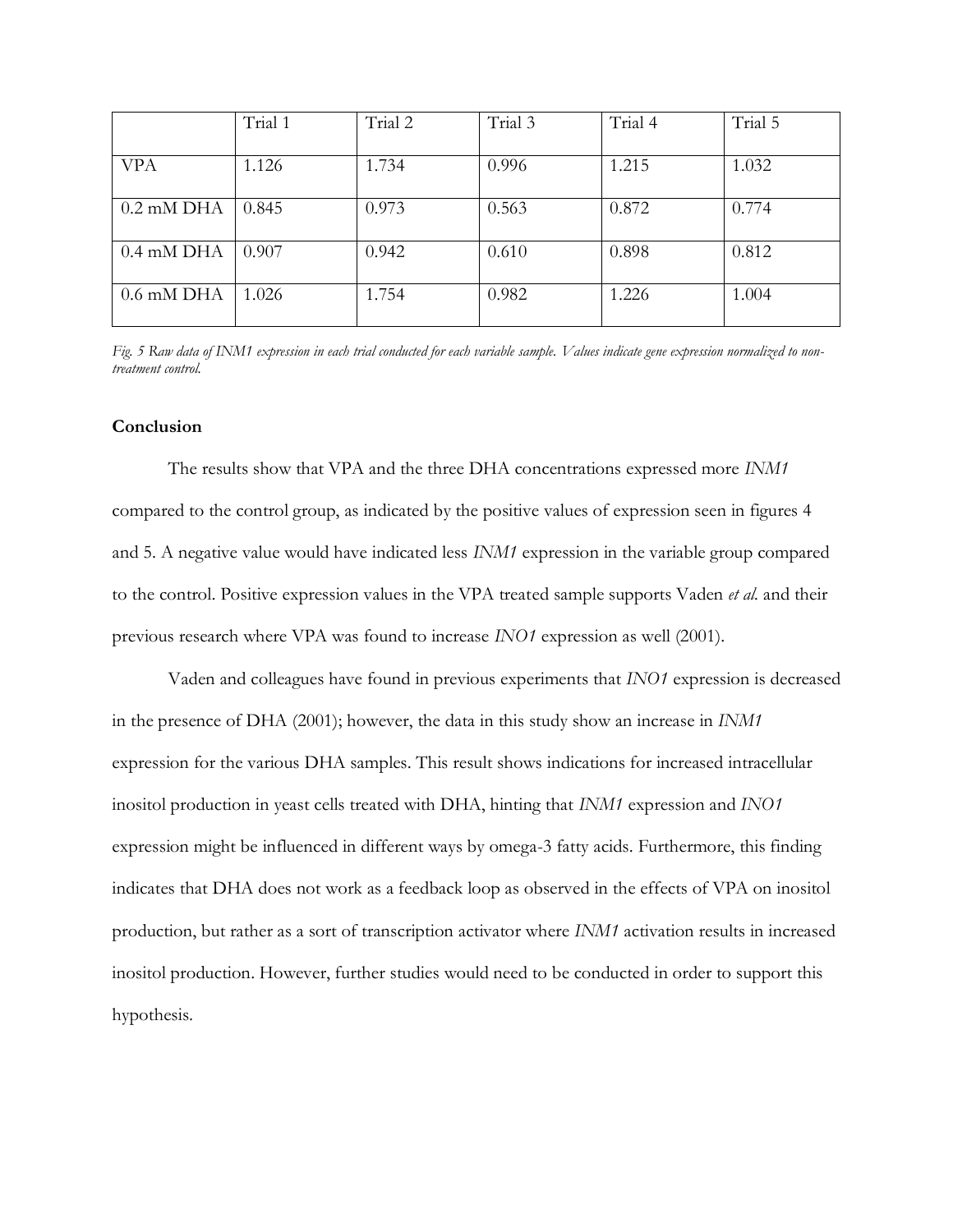#### **Literature cited**

- Barkai, A. I., Dunner, D. L., Gross, H. A., Mayo, P., Fieve, R. R. (1978). Reduced myo-inositol levels in cerebrospinal fluid from patients with affective disorder. *Biological Psychiatry, 13*(1), pp. 65-72.
- Bio-Rad instruction manual. (2014). PrimePCR assays, panels, and controls for real-time PCR. *Bio-Rad Laboratories, Inc.*
- Bustin, S. A. (2005). Real-time, fluorescence-based quantitative PCRL a snapshot of current procedures and preferences. *Expert Review of Molecular Diagnostics, 5*(4), pp. 493-498.
- Deandrea, D., Walker, N., Mehlmauer, M., White, K. (1982). Dermatological reactions to lithium: a critical review of the literature. *Journal of Clinical Psychopharmacology, 2*(3), pp. 199-204.
- Freeman, T. W., Clotheir, J. L., Pazzaglia, P., Lesem, M. D., Swann, A. C*.* (1992). A double blind comparison of valproate and lithium in the treatment of acute mania. *The American Journal of Psychiatry, 149*(1), pp. 108-111.
- Han, D., Ahn, B., Shin, H. (1987). Separation of EPA and DHA fish oil by solubility differences of fatty acid salts in ethanol. *Korean Journal of Food Science and Technology, 19*(5), pp. 34-36.
- Hirvonen, M. R., Savolainen, K. (1991). Lithium-induced decrease of brain inositol and increase of brain inositol-1-phosphate is transient. *Neurochemical Research, 16*(8), pp. 905-911.
- Levine, J. (1997). Controlled trials of inositol in psychiatry. *European Neuropsychopharmacology, 7*(2), pp. 147-155.
- Murray, M., Greenberg, M. L. (2000). Expression of yeast INM1 encoding inositol monophosphatase is regulated by inositol, carbon source and growth stage and is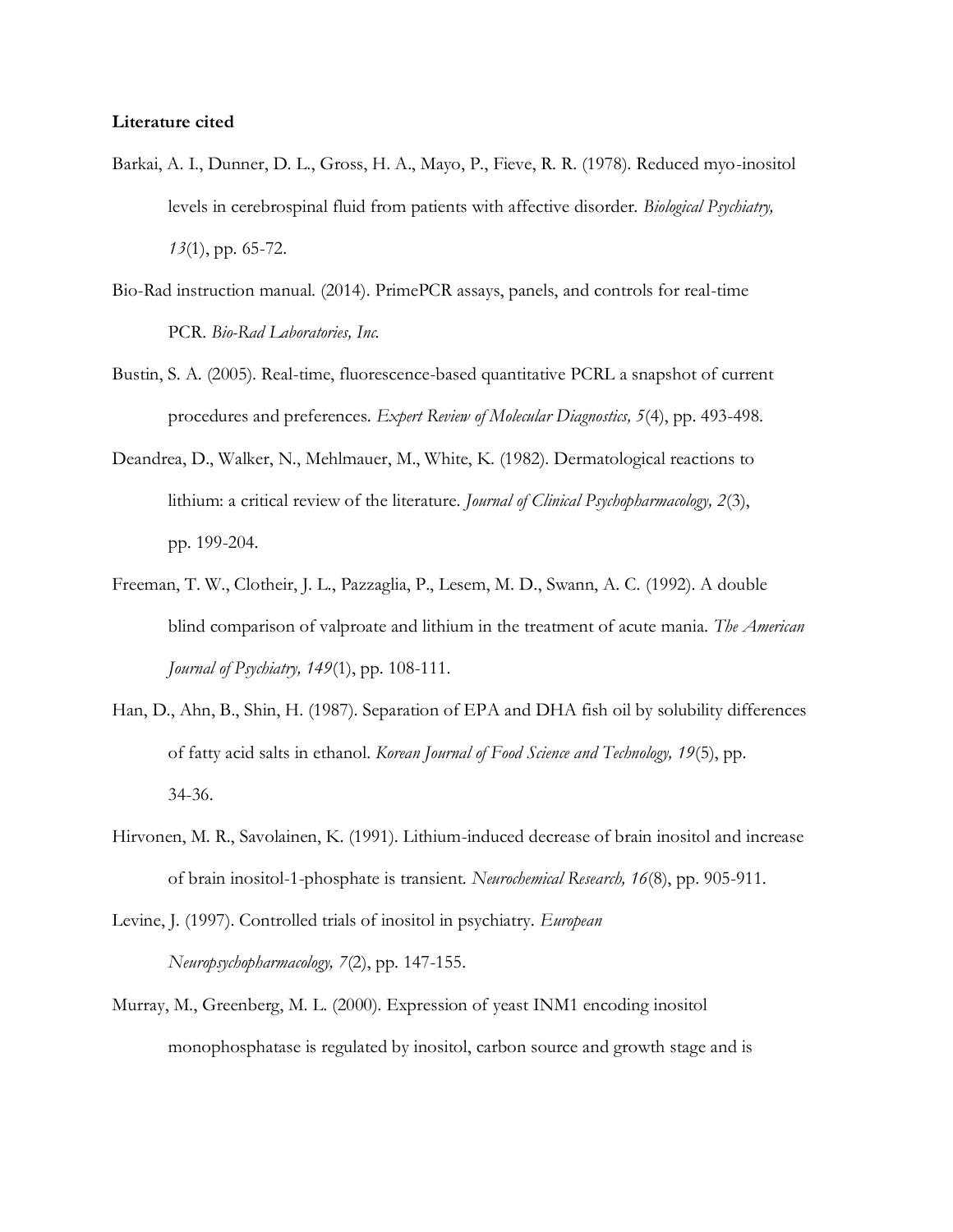decreased by lithium and valproate. *Molecular Microbiology, 36*(3), pp. 651-661. Shakeri, J.,

Khanegi, M., Golshani, S., Farnia, V., Tatari, F., Alikhani, M., Nooripour, R., Ghezelbash, M. S. (2016). Effects of omega-3 supplement in the treatment of patients with bipolar I disorder. *International Journal of Preventive Medicine, 7*(1), pp. 77. doi: 10.4103/2008-7802.182734

- Shaltiel, G., Shamir, A., Shapiro, J., Ding, D., Dalton, E., Bialer, M., Harwood, A. J., Belmaker, R. H., Greenberg, M. L., Agam, G. (2004). Valproate decreases inositol biosynthesis. *Biological Psychiatry, 56*(11), pp. 868-874. doi: 10.1016/j.biopsych.2004.08.027 Simopoulos, A.
- P. (1991). Omega-3 fatty acids in health and disease and in growth and development. *The American Journal of Clinical Nutrition, 54*(3), pp. 438-463. doi: 10.1093/ajcn/54.3.438
- Silverstone, P. H., McGrath, B. M., Kim, H. (2005). Bipolar disorder and myo-inositol: a review of the magnetic resonance spectroscopy findings. *Bipolar Disorder, 7*(1), pp. 1-10. doi: 10.1111/j.1399-5618.2004.00174.x
- Stoll, Andrew L., Severus, E. W., Freeman, M. P. (1999). Omega-3 fatty acids in bipolar disorder. *Archives of General Psychiatry*, *56*(5), pp. 407. doi:10.1001/archpsyc.56.5.407. Su, K.,
- Huang, S., Chiu, C., Shen, W. W. (2003). Omega-3 fatty acids in major depressive disorder: a preliminary double-blind, placebo-controlled trial. *European Neuropsychopharmacology, 13*(4), pp. 267-271. doi: 10.1016/S0924-977X(03)00032-4 Tokuoka,
- S. M., Saiardi, A., Nurrish, S. J. (2008). The mood stabilizer valproate inhibits both inositol and diacylglycerol signaling pathways in *Caenorhabditis elegans. Molecular Biology of the Cell, 19*(5), pp. 2241-2250. doi: 10.1091/mbc.E07-09-0982
- Vaden, D. L., Ding. D., Peterson, B., Greenberg, M. L. (2001). Lithium and valproate decrease inositol mass and increase expression of the yeast INO1 and INO2 genes for inositol